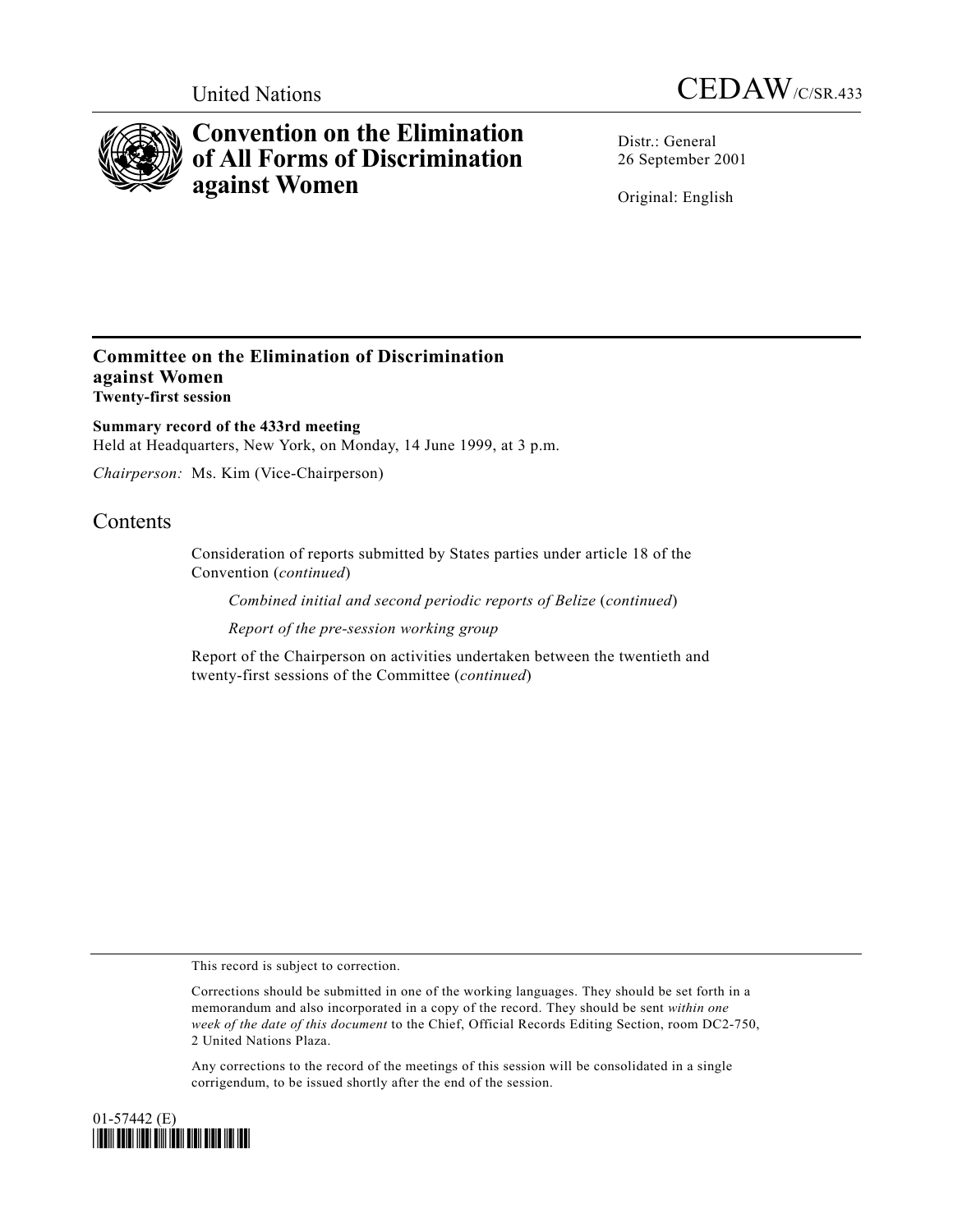*In the absence of Ms. González, Ms. Kim, Vice-Chairperson, took the Chair*.

*The meeting was called to order at 3.05 p.m.*

## **Consideration of reports submitted by States parties under article 18 of the Convention** (*continued*)

*Combined initial and second periodic reports of Belize* (*continued*) (CEDAW/C/BLZ/1-2; and supplemental report (English only))

1. *At the invitation of the Chairperson, the members of the delegation of Belize took places at the Committee table*.

#### *Article 10* (*continued*)

2. **Ms. Abaka** said that she was concerned about the disparities in access to quality education between urban and rural areas reported in paragraph 96 of the report, which meant that girls living in rural areas faced double discrimination. Despite the religious nature of the society and the large Catholic majority, rates of teenage pregnancy were very high. She would like to learn more about the reasons for that trend and why there was no uniform policy that would enable teenage mothers to resume their education. Another critical problem in education was that teachers were poorly trained. She was also concerned that, although the literacy rate had improved in general, the rural-urban gap was widening. She wondered if the effects of structural adjustment and perhaps privatization in education and health might have exacerbated the ruralurban split. She praised the report for its frankness, which facilitated the search for solutions.

3. **Ms. Goonesekere** said that she wished to stress the need for higher education. The report provided insufficient information in that regard. It also failed to explain why Belizean girls, who were reported to be performing better than the boys on standardized tests and moving to the secondary level at a higher rate than the boys, had fewer job and career opportunities available to them. The situation was particularly acute in rural areas, where women lacked training and marketing skills and hence earning power. Throughout the country, women's lack of earning power made them more likely to resort to consensual relationships, in which they had few legal rights. Prostitution of the young was also connected to the lack of job opportunities. What was missing was access to

vocational training or higher education beyond the secondary level. Moreover, affirmative action programmes designed to overcome historic inequalities would fail if there were no qualified women to promote. Nor could such measures eventually be phased out unless programmes for upward mobility through education were in place.

#### *Article 11*

4. **Ms. Corti** said that work discrimination appeared to be a widespread problem, despite constitutional guarantees and the existence of regulatory institutions. Labour regulations, for instance, failed to protect shop assistants, some workers in small-scale agriculture, domestic workers and piece workers, all categories in which women were heavily represented. While government policies in public-sector employment might set the standard, as the report indicated in paragraph 140, in many countries the private sector managed to evade the rules. She would like more information on private-sector compliance, particularly with regard to equal pay for equal work.

5. The report stated that there were no affirmative action policies in place in public service. If seniority was the prevailing basis for promotion, she would like to know how the Government planned to achieve equality in the civil service and more specifically to harmonize maternity leave with seniority provisions. According to the report, a labour force survey had shown that the female labour force was more highly educated but less well paid, less likely to be employed, and more likely to experience long-term unemployment than the male labour force (para. 149). She would be interested to hear what policies the Government was contemplating to redress that situation.

6. She would appreciate an explanation of the differences between the general maternity benefits described in paragraph 137 and the civil service maternity benefits described in paragraph 142. She would also like to know whether a uniform minimum wage proposal described was still only a nongovernmental proposal or whether it had been taken up by the Government.

7. **Ms. Hazelle** said that she, too, would appreciate clarification on the differences between the maternity leave provisions under general labour regulations and those applicable to civil servants. She would also like an explanation for the apparently contradictory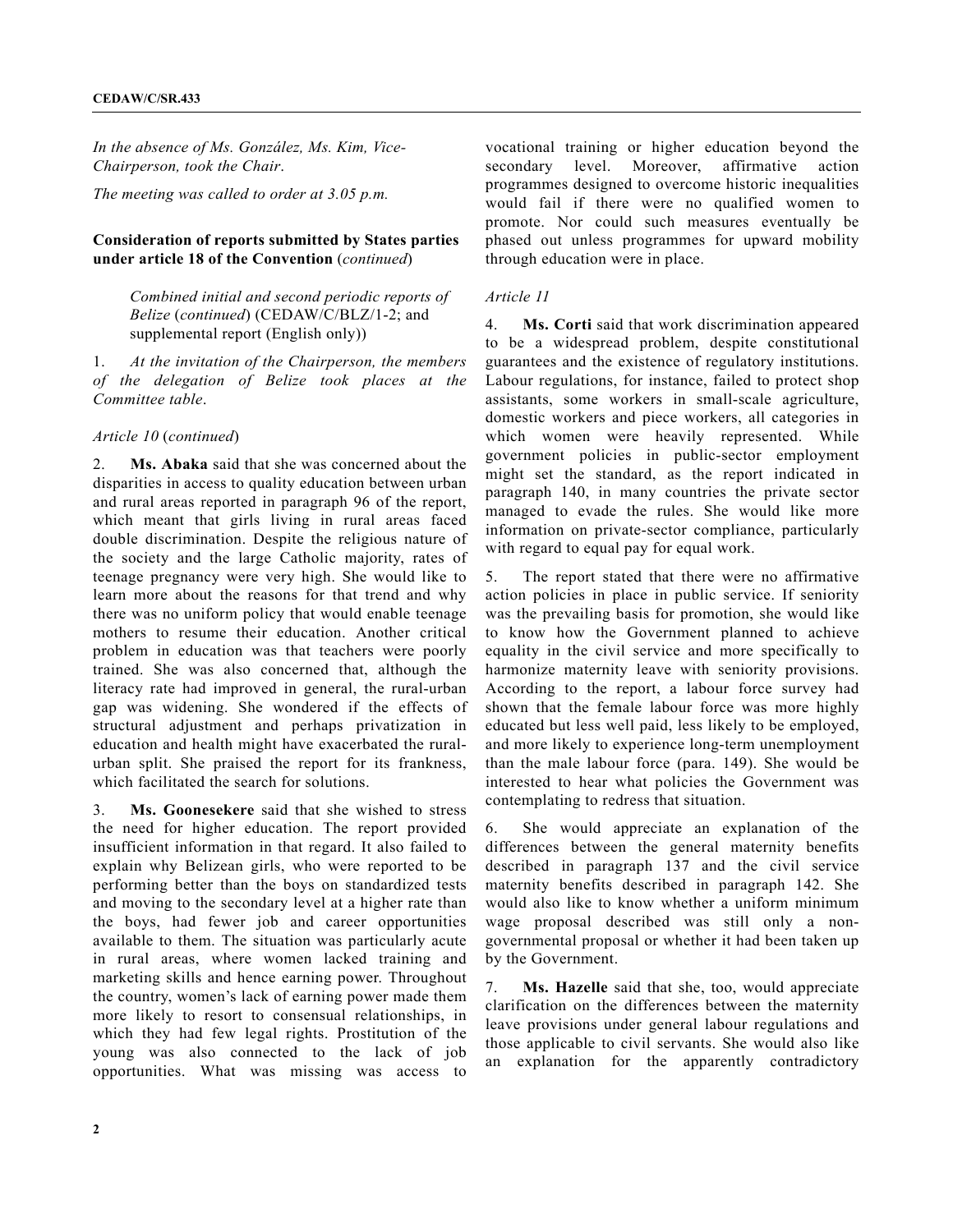statements in paragraph 151 of the report to the effect that the Government did not support childcare arrangements, but that day care was subsidized by the Government. The lack of affordable, adequate day care was a major obstacle to employment for single parents, who headed 59 per cent of families.

8. An issue of deep concern to her was the dismissal of female teachers owing to pregnancy. She failed to understand why, since the Government provided most of the school financing, it could not influence policy in that regard. She would like to know what plans the Government had to end the situation and what the Labour Commissioner and the Labour Advisory Board were doing in that and other areas, such as regulatory protection for domestic workers.

9. She asked for information on the fate of the Women Workers' Union and its strike against Civil Textile Ltd., touted in the report as a breakthrough for women's rights to organize. According to the shadow report by the International Women's Rights Action Watch, the union leaders had been fired, the union had collapsed and the Government had granted the company an exemption from the Labour Act. If that was so, the implications were serious for women working in export-processing zones. Lastly, she congratulated Belize on having signed the Convention without reservations.

10. **Ms. Khan** said that she was pleased to learn from the report that the Government's 1990-1994 development plan specifically recognized women's threefold role as producers, reproducers and community managers (para. 28). She would welcome more information about the main features of the plan, in particular in regard to the question of women's employment.

11. She would also like to know whether the tendency of women, noted in 1993, to withdraw from the formal economy was due primarily to low wages or to lack of childcare or other support systems, and whether the chief causes for the marginalization of women in the labour force were gender stereotypes or lack of enforcement of labour regulations. In view of the high percentage of female-headed households in Belize, it would be reassuring to be told that the Government was taking measures to ensure the economic independence of female heads of household through access to employment and social security benefits. As to criteria for hiring and dismissal, she

trusted that they were the same for both men and women, in both the public and private sectors.

12. Information would be welcome on the present status of the Women Workers' Union; on Labour Act coverage of women working in economic processing zones or on plantations; on government programmes to assist rural women in developing self-employment, including credit facilities; and on the number of women, urban and rural, trained at the Centre for Employment Training. Lastly, she urged the Government of Belize to rethink its position on affirmative action measures. The use of quotas, particularly in the public sector, could help bridge the gap between education and job opportunities for women and thus break the cycle of male-dominated decision-making.

#### *Article 12*

13. **Ms. Abaka** said that she was deeply concerned at the phenomenon of children giving birth to children and at the statement in the supplemental report that some 78 per cent of deliveries were to mothers between the ages of 12 and 29. Moreover, Belize had the second highest rate of HIV/AIDS in Central America. In view of the pervasive influence of the Catholic Church, she wondered whether the Government would be able to design a programme to give the entire population, including prostitutes, access to condoms and to increase awareness of the risks of early pregnancy and HIV/AIDS.

14. The supplemental report stated that in 1998 one of every seven maternal deaths had resulted from septic abortions. She asked whether women suffering the effects of such abortions were treated on a priority basis in the country's hospitals. It was true that States parties had the right to pass their own legislation; however, since Belize had ratified the Convention without reservations, any legislation contrary to the letter and spirit of that instrument, including in the area of abortion, must be reviewed and, where necessary, amended.

15. It was unclear whether pap tests were available to women and, if so, whether they were provided at no cost and whether women were informed of the need to have the test performed. It would also be useful to have information on the problem of drug abuse. Lastly, she noted that as the frequency of tobacco consumption declined in the developed countries, tobacco companies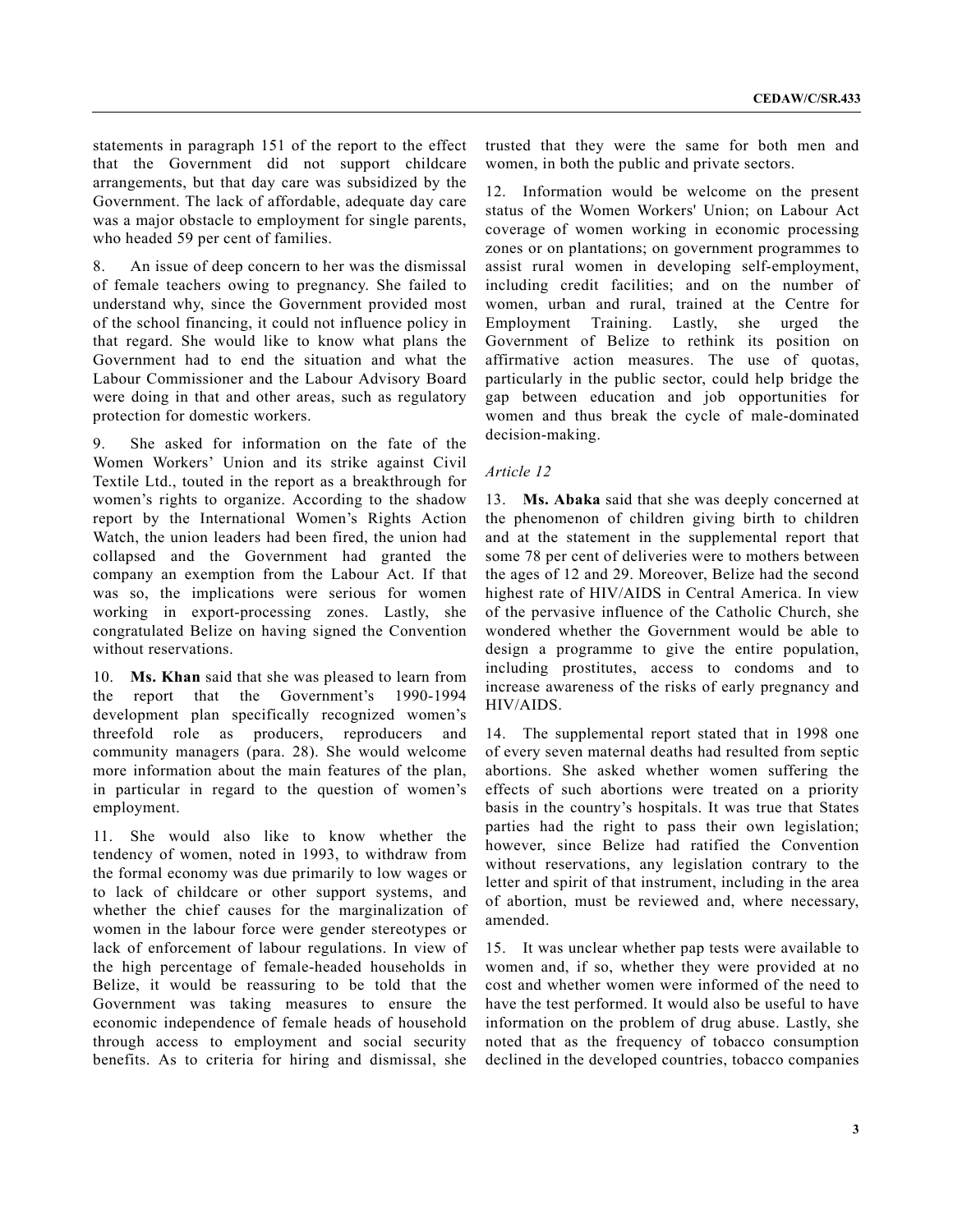were increasing their efforts to promote smoking in developing countries, particularly among young people. She asked whether that problem had occurred in Belize.

16. **Ms. Goonesekere** said that the regulations concerning maternity leave did not appear to take into account the right to health and the fact that pregnancy was not a disability but a right of both mother and child. There was no justification for the distinction between maternity benefits in the public and private sectors, and the national legislation should be amended accordingly. It appeared that the absence of a support structure for working women, including childcare arrangements, had caused women to be perceived as shirkers. That problem should be addressed, and men should be included in the task of parenting. Furthermore, owing to the low level of education among Belizean women, the majority of working women held blue-collar jobs and were thus more likely to be exposed to violence and harassment in the workplace. She asked the delegation to comment on those matters and to state whether there were any health regulations to protect women from occupational hazards.

#### *Article 14*

17. **Ms. Regazzoli** said that it was important to raise the standard of living of rural women in order to reduce the trend towards migration to the cities that was common to all countries. She asked whether the Government planned to develop a major programme to provide rural women with training and access to credit.

18. **Ms. Ouedraogo** said that she was concerned at the effects of structural adjustment measures and asked whether there were any gender-specific data showing the percentage of women living in poverty and in absolute poverty. It was important to give rural women training and access to credit and to consider ways of combating the customs which made it difficult for them to own land. She asked the delegation to provide information on the availability of housing, water and electricity in rural areas, since problems in that regard forced women to spend an excessive amount of time on household tasks and made it more difficult for them to engage in income-generating activities.

# *Article 16*

19. **Ms. Ouedraogo** said that paragraph 227 of the report stated that the legal age of marriage was 18 for both sexes; however, according to paragraph 230, the law prohibited marriage between two persons, one of whom was under the age of 14. The legislation in that area should be harmonized to ensure that girls were adequately protected from child marriage, particularly in view of the prevalence of early pregnancy in Belize.

20. Consensual relationships were extremely common, and the delegation had stated that 59 per cent of children were born out of wedlock. That was a major problem since single-parent families were usually the poorest in a society and were often headed by young mothers with no employment history and no means of supporting themselves and their children. She asked what the Government was doing to prevent that phenomenon.

21. **Ms. Goonesekere** said that the high number of consensual relationships, the prohibition of abortion and the restrictions on married women's right to own property were typical of the developments which had occurred in many former British colonies. In the case of consensual relationships, the British legal system, still nominally in force, rejected a social unit which might nevertheless be functional. In Belize, it appeared that the children of such unions were protected but that the women involved in them were not. The Government should study the problem and adopt measures to protect women and ensure the accountability of the men concerned.

22. **Ms. Feng** Cui asked the delegation to explain the difference between a family court and an ordinary court, to describe the family court's functions and jurisdiction and to explain its role in protecting the interests and rights of women, giving examples. She asked further whether the Department of Women's Affairs played a role in implementing the legislation designed to protect women from domestic violence.

23. **Ms. Balderamos Garcia** (Belize) said that, for the first time, the Government had issued a women's agenda, including plans to provide increased protection for common-law spouses in matters relating to inheritance, maintenance and child support. She thanked the Committee for its incisive, comprehensive questions and said that her delegation would provide detailed answers at a later date.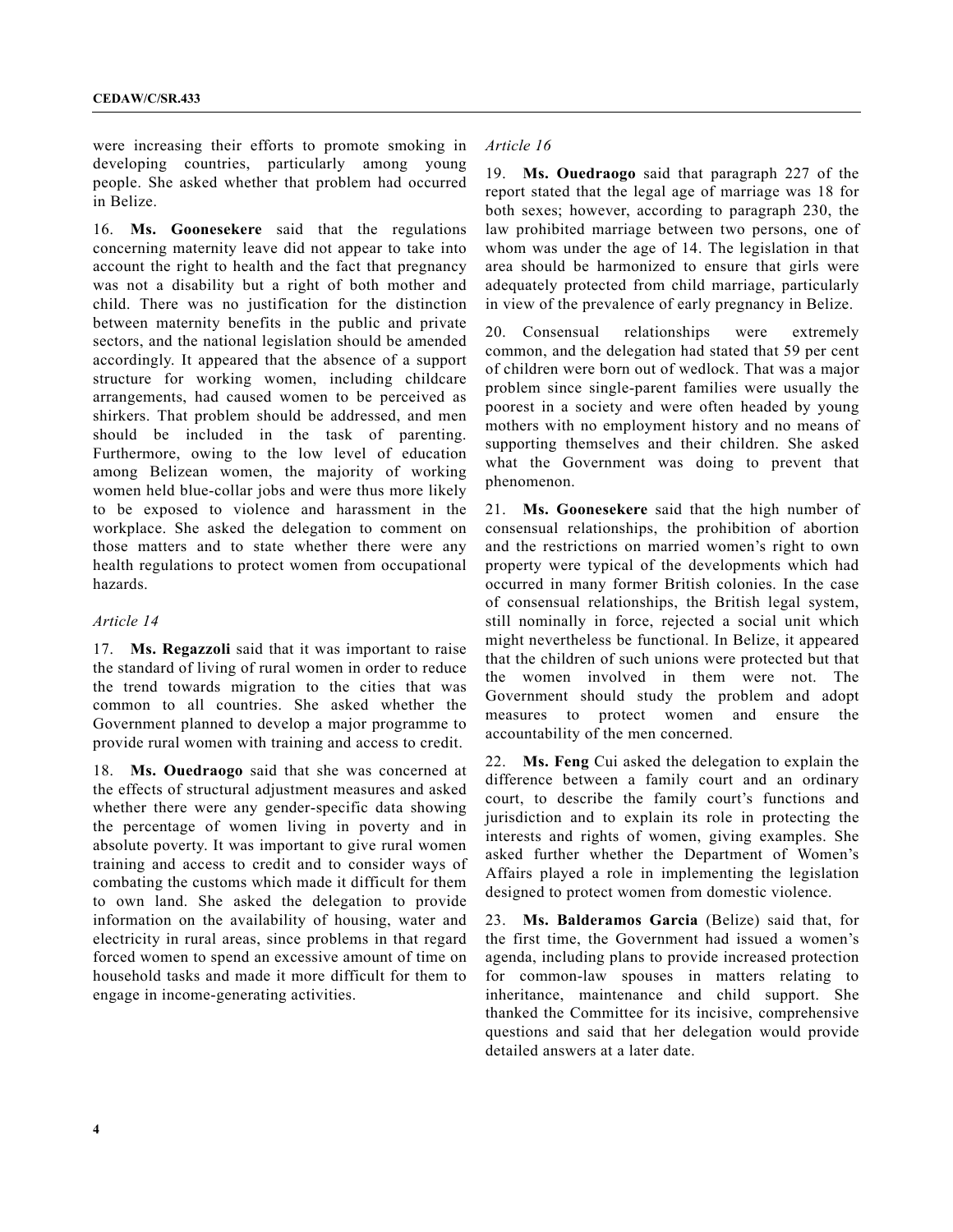## 24. *The delegation of Belize withdrew*.

*The meeting was suspended at 4.05 p.m. and resumed at 4.15 p.m*.

#### *Report of the pre-session working group* (CEDAW/C/1999/II/CRP.1 and Add.1-4)

25. **Ms. Schöpp-Schilling**, introducing the report of the pre-session working group (CEDAW/C/1999/II/CRP.1 and Add.1-4), said that the group had been convened from 8 to 10 February 1999, at the conclusion of the Committee's twentieth session, to prepare lists of issues and questions relating to the periodic reports that were to be considered at the twenty-first session. It was to have met, in addition, as a third working group of the Committee during the twentieth session but had been unable to do so because of the late submission of reports. Consequently, it had had to conduct its work under great pressure of time. It had considered the possibility of having more focused lists of issues and questions but, in the absence of any formal decision by the Committee to that effect, had confined itself to limiting the number of questions. The documents before it had been those listed in its report (CEDAW/C/1999/II/CRP.1, para. 5). It had also had before it information from specialized agencies and other bodies of the United Nations, as well as from representative of non-governmental organizations.

26. The pre-session working group had noted that all the reports received had followed the Committee's reporting guidelines. States parties had made significant efforts to implement the Convention through the passage of legislation and other measures, but women had yet to achieve de facto equality with men. In particular, their educational achievements were not mirrored in labour-market participation, and they remained under-represented in decision-making positions. Pay disparities continued to exist; while childcare services were inadequate. the number of women living in poverty actually appeared to have increased. Stereotypical attitudes persisted in all sectors. Attention to the health needs of women, particularly their reproductive health, remained low in some reporting States. Violence against women was prevalent, although it was not clear whether the problem was increasing or whether it was simply being more widely reported. The pre-session working group had noted with satisfaction the lively participation by women's non-governmental organizations in meeting

the goals of the Convention and their cooperation with some Governments in preparing State party reports.

27. **Ms. Abaka**, speaking as a member of the presession working group, said that the number of contributions by specialized agencies, other United Nations bodies, and non-governmental organizations had been disappointing, and the pre-session working group had not benefited from their expertise to the extent that it would have wished. Also, because of the late submission of reports, members of the Committee who served as country rapporteurs had been unable to provide the pre-session working group with draft lists of questions. The issues she had highlighted were serious ones, which must be addressed.

28. **The Chairperson**, speaking as a member of the pre-session working group, expressed support for the statement by Ms. Abaka.

29. **Ms. Corti** said that, in the past, the specialized agencies, other United Nations bodies, and the nongovernmental organizations had made a very positive contribution to the work of the Committee. The Secretariat must ensure that all the necessary arrangements were made to enable them to participate in the activities of the pre-session working group.

30. **Ms. King** (Assistant Secretary-General, Special Adviser on Gender Issues and Advancement of Women) said that the Secretariat had made every effort to facilitate the participation of the entities concerned. All the specialized agencies had been invited to contribute to the activities of the pre-session working group and had been informed of the importance that the Committee attached to their input. Ultimately, it was for the specialized agencies themselves to decide whether they wished to submit reports. As for the nongovernmental organizations, they preferred to use their limited resources to ensure their participation during the actual session, when they raised the issues of most significance to them. Those constraints must be taken into account.

31. **Ms. Schöpp-Schilling** said that , regardless of the problems that would inevitably arise during the period of transition, the non-governmental organizations should be made aware of the change in the Committee's working methods and of the date on which the pre-session working group would convene.